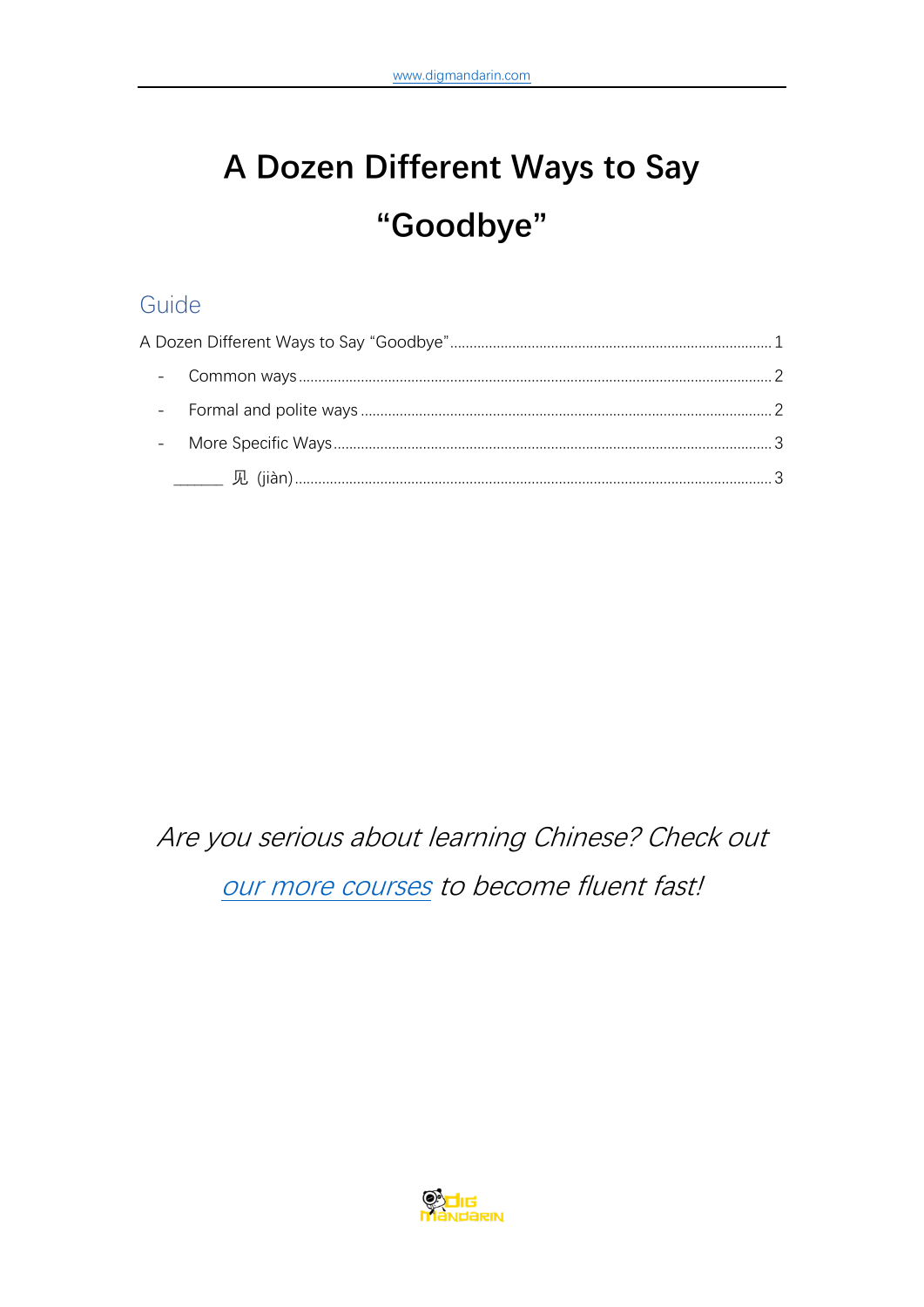### <span id="page-1-0"></span>- Common ways

### **再见**

#### **(zài jiàn)**

This is one of the most common and standard ways to say goodbye, which means Goodbye or See you.

#### **拜拜**

#### **(bàibài)**

This is a very casual phrase, and it's the one that you will likely hear the most in everyday conversations casual way. It's phonetic translation of the English "bye-bye".

# <span id="page-1-1"></span>- Formal and polite ways

When you are in a formal setting, such as a business meeting, you'll need to use some more polite expressions that have a sincere and professional tone to fit the atmosphere.

# **失陪(一会儿)**

#### **(shīpéi yīhuǐr) Excuse me, but I need to leave (for a while).**

This is a very proper phrase you can use when you want to excuse yourself from a meeting or conversation. If you are going to return soon, you can add 一会儿 after it.

### **再联系**

#### **(zài liánxì)**

#### **Let's stay in touch.**

This phrase directly translates to "contact again". It's a respectful way to show that you intend to stay in touch with someone.

### **告辞**

#### **(gào cí)**

#### **I'm leaving**

This is a very formal way to announce that you are leaving. For example: 我告辞了! (I'm leaving.) / 我先告辞了! (I'm leaving first.)

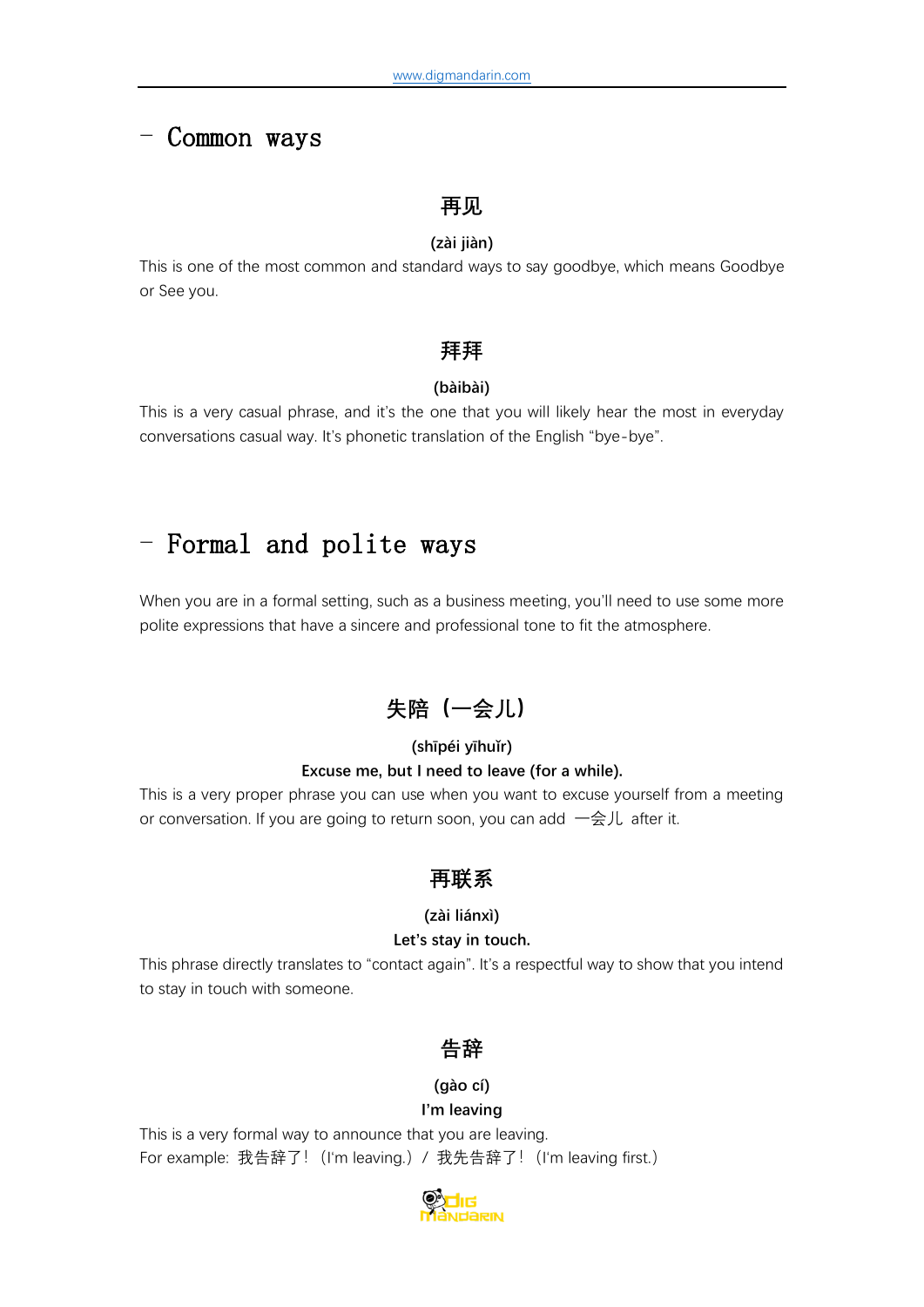# **(有空)再会**

#### **(yǒu kòng zàihuì)**

#### **(If you're available) let's catch up later; let's meet again**

This expression is quite similar to 再见, but it sounds much more polite and sincere. It's a simple way to sound more fluent and polite when speaking Chinese in a formal setting.

# **后会有期**

#### **(hòuhuìyǒuqī) We will meet again one day.**

This is like "farewell". If you are about to depart but are not sure when you will see each other again, you can say "后会有期", which sounds very cordial and sincere, though it is a little dramatic to say in daily life.

# <span id="page-2-1"></span><span id="page-2-0"></span>- More Specific Ways

### **\_\_\_\_\_\_\_ 见 (jiàn)**

This structure is very useful if you know when you will see someone next. As we have already mentioned, 见 means "see". So if we add an approximate time before 见, it means "see you" at that certain point in time. Let's look at some examples.

### 回头见

(huítóu jiàn) See you later.

### 一会儿见

(yī huǐr jiàn) See you in a while.

### 明天见

(míngtiān jiàn) See you tomorrow.